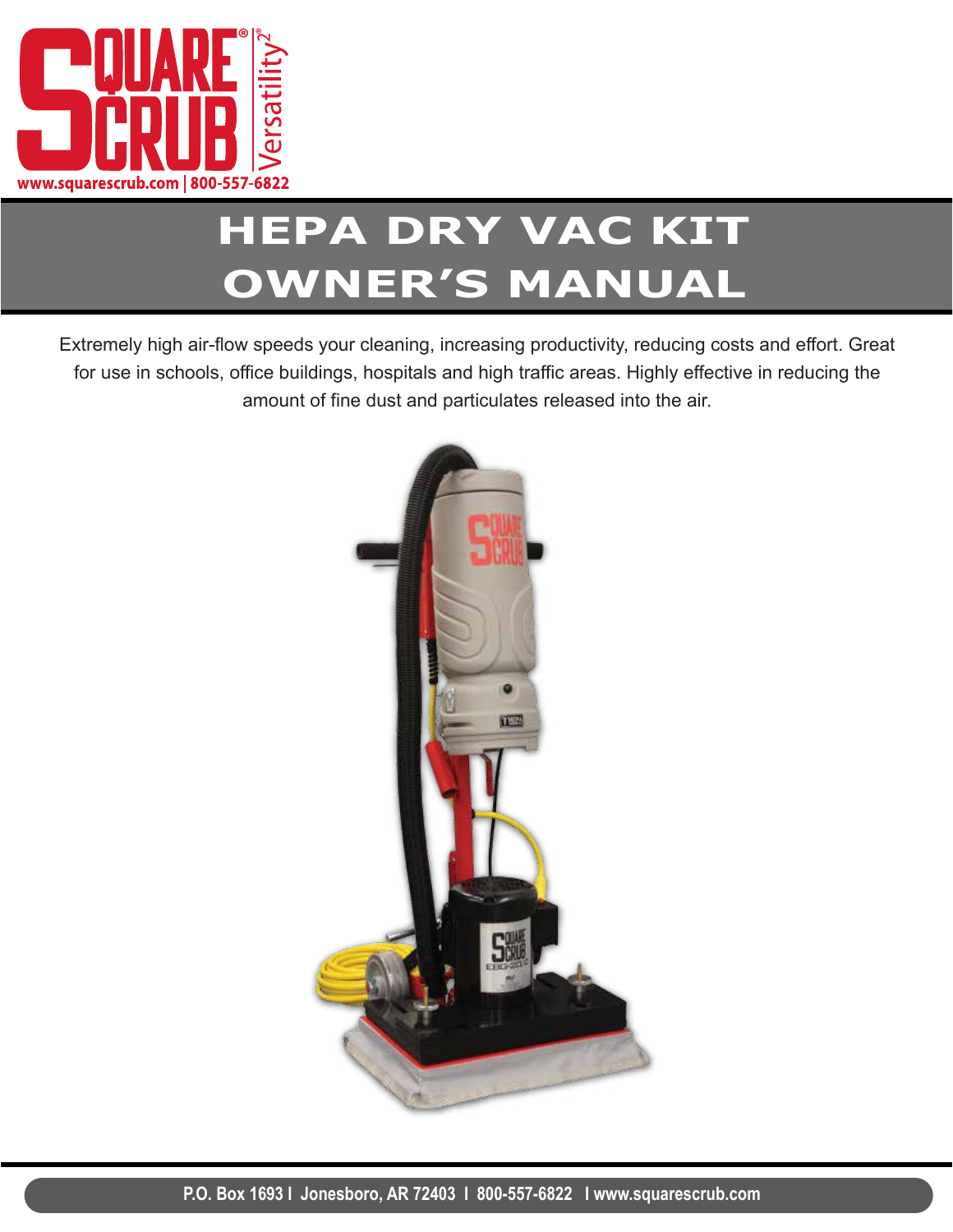#### **Dear Customer:**

Congratulations on the purchase of your new Square Scrub® HEPA Dry Vac Kit.

Before using your new machine, please read this manual thoroughly.

This machine will afford you many years of trouble-free operating satisfaction, provided it is given proper care and maintenance.

Should you have any questions regarding replacement parts, ordering parts or warranty issues, please contact your distributor or service center.

Thank you!

### **SAFETY, OPERATIONS AND MAINTENANCE**

#### **Save These Instructions. Read and follow all warnings and cautions before using this vacuum. This unit is intended for commercial use.**

This vacuum will afford you many years of trouble-free operating satisfaction, provided it is given proper care. All parts have passed rigid quality control standards prior to their assembly to produce the final product. Prior to packaging, your vacuum was again inspected for assurance of flawless assembly.

This vacuum is protectively packed to prevent damage in shipment. We recommend that upon delivery, you unpack the unit and inspect it for any possible damage. Only a visual examination will reveal damage that may have occured. If damage is discovered, immediately notify the distributor.

### **IMPORTANT SAFETY INSTRUCTIONS**

#### **WARNING: Electic shock may occur if used on wet surfaces. This vacuum is for dry use only. DO NOT expose to rain. Store indoors.**

To reduce the risk of fire, electric shock or injury,

- 1. Unplug from the outlet before servicing.
- 2. **DO NOT** use on wet surfaces.
- 3. Use Caution around children or pets.
- 4. Use only Square Scrub® recommended attachments and accessories.
- 5. **DO NOT** use this vacuum with damaged cord or plug. If the vacuum is not working as described, contact an authorized service center or the distributor for service.
- 6. **DO NOT** pull or carry by the cord or use cord as a handle. Keep cord away from heated surfaces.
- 7. **DO NOT** unplug the vacuum by pulling on the cord. To unplug, grasp the plug, not the cord.
- 8. **DO NOT** handle the plug with wet hands.
- 9. Reduced air flow increases motor heat. Change bag when air flow is reduced or bag is full.
- 10. Keep hair, loose clothing, fingers and all parts of the body away from moving parts.
- 11. **DO NOT** pick up anything that is burning or smoking, such as cigarettes, matches, or hot ashes.
- 12. **DO NOT** use without cloth filter bags, paper filter bag and all other filters in place.
- 13. **DO NOT** use the vacuum to pick up flammable or combustible liquids.
- 14. **DO NOT** use where oxygen or anesthetics are used.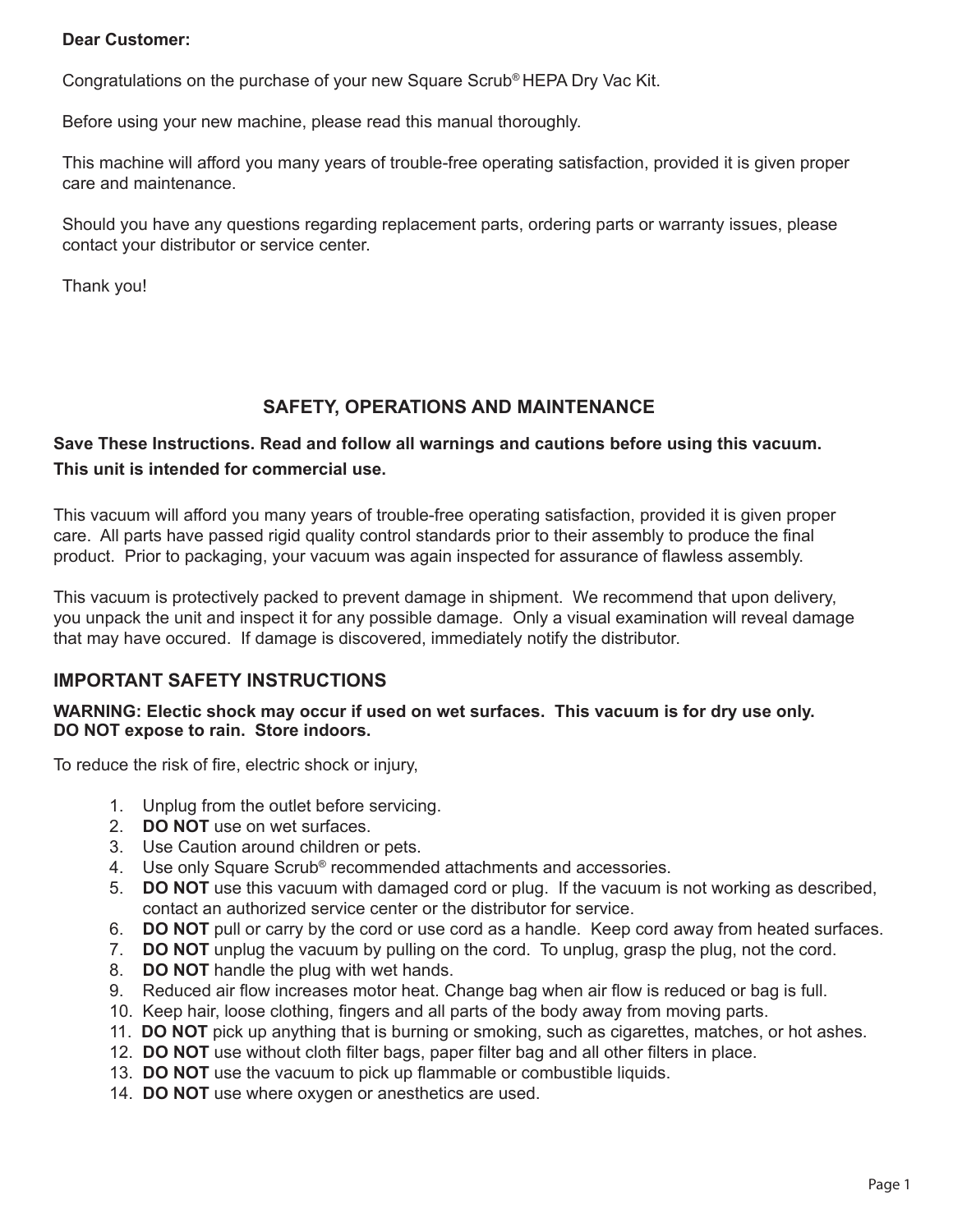#### **Grounding Instructions**

#### **IMPORTANT: Improper grounding method can result in a risk of electrical shock.**

The machine must be grounded.

If it should malfunction, the grounding provides a path of least resistance for electrical shock. This machine contains a cord with an equipment-grounding conductor and grounding plug. This plug must be plugged into an appropriate outlet which is properly installed in accordance with all local code and ordinances.

Check with a qualified electrician or service person if you are in doubt as to whether the outlet is properly grounded. Do not modify the plug provided with the machine. If it will not fit the oulet, have a proper outlet installed by a qualified electrician. If a repair or replacement of the cord or plug is necesasary, do not connect the grounded wire to a flat bed terminal. The grounding wire is the wire with the insulation and an outer green surface, with or without yellow stripes.

- \* This machine is for use on a 120-volt circuit, and has a grounding plug with a grounding pin which looks like the plug illustrated in Figure 1 below. A temporary adapter (shown in Figure 2 below) can be used to connect the plug to a 2-hole recepticle (Figure 2) if a properly grounded outlet is not available.
- \* A temporary adapter should only be used until a properly grounded outlet (Figure 1) can be installed by a qualified electrician. The green colored rigid ear, tab or the like extending from the adapter must be connected to a permanent groundng such as a properly grounded oulet box cover. Whenever an adapter is used, it must be held in place by a metal screw. Grounding adapters are not permitted/approved for use in Canada.
- \* Replace the grounding plug if the grounding pin is damaged or broken.
- \* Do not use extension cords.

#### **NOTE:**

**In Canada,** the use of a temporary adapter is not permitted by the Canadian Electrical Code.





Figure 1 Figure 2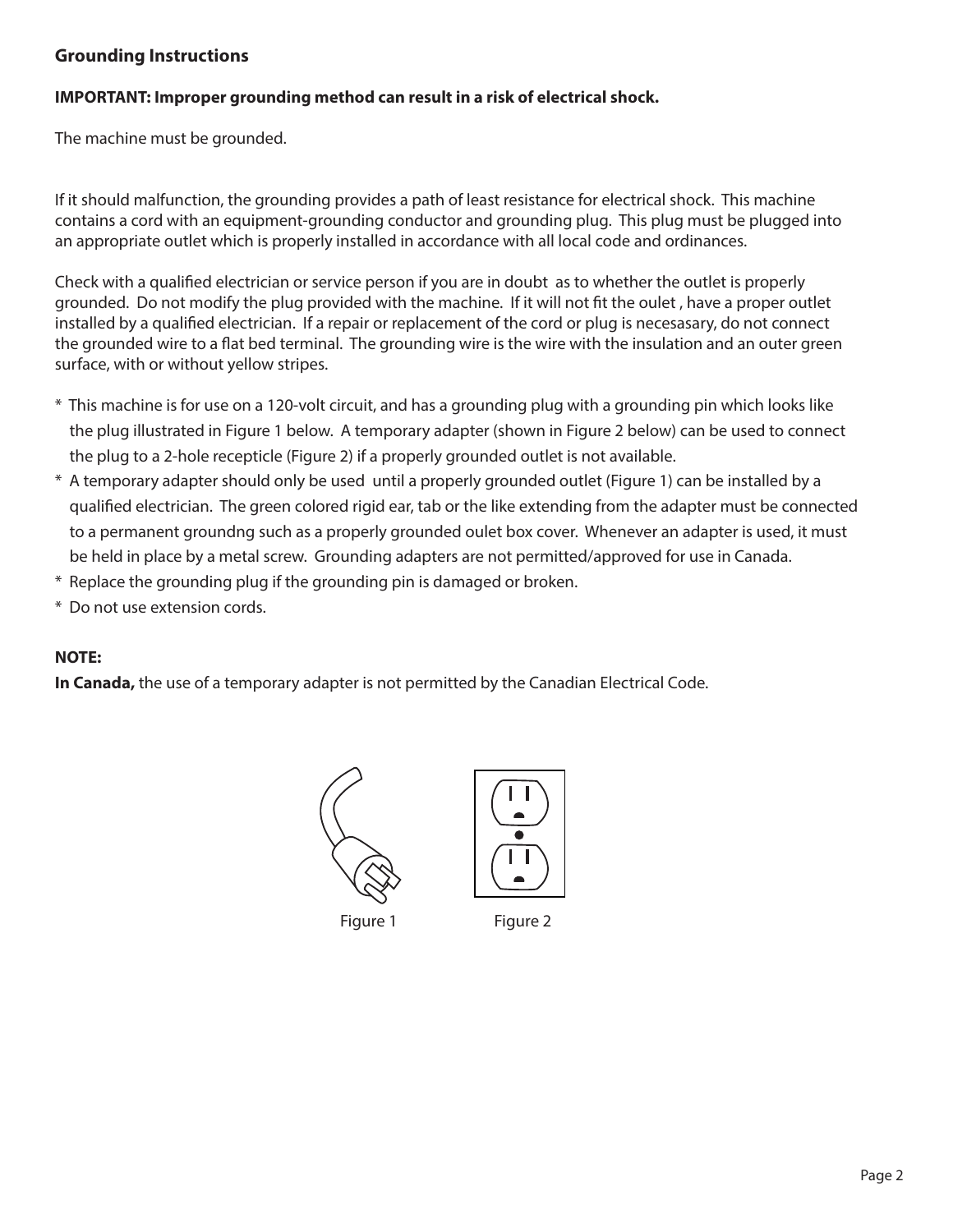# **HEPA Dry Vac Kit Vacuum Schematic**

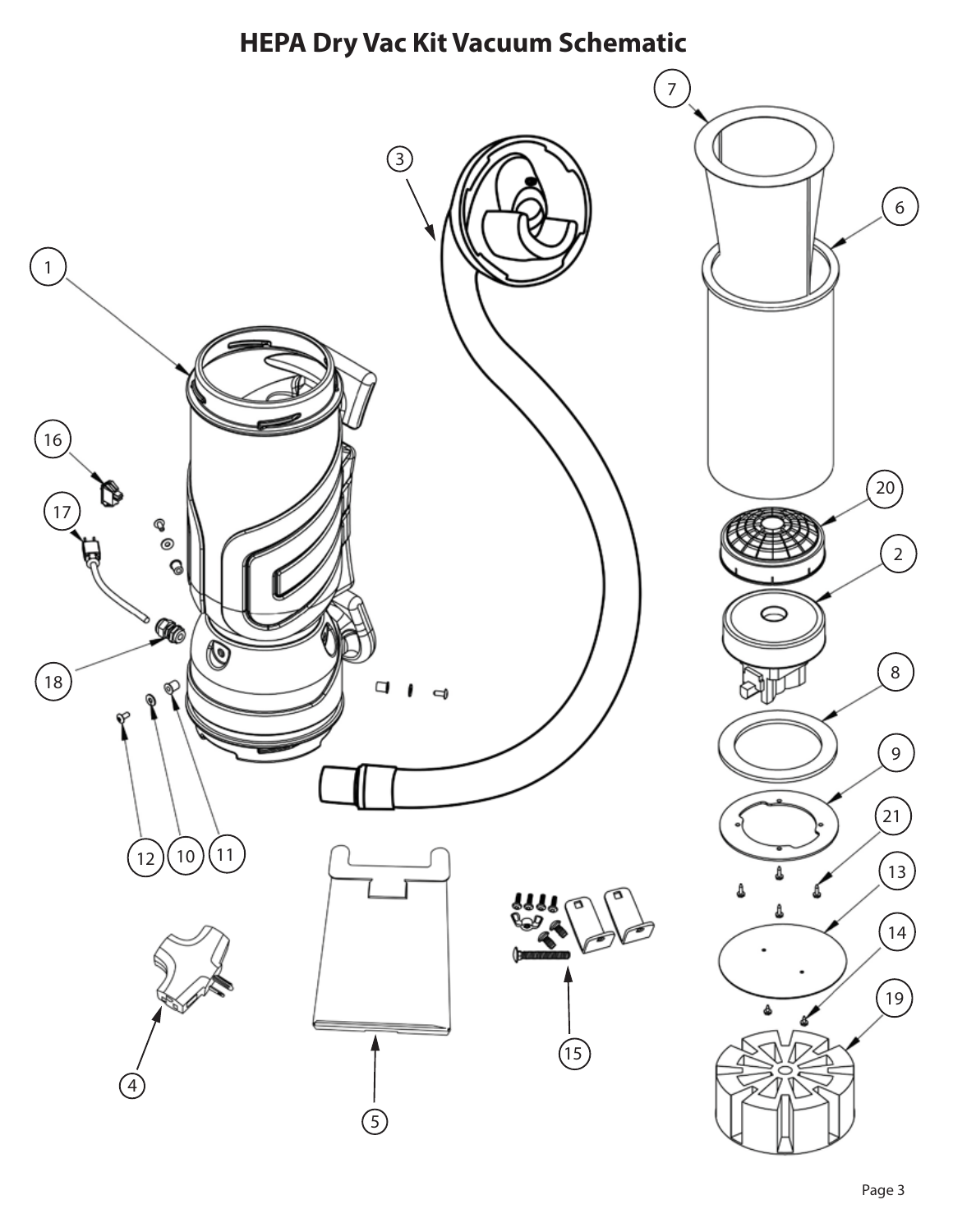## **HEPA Dry Vac Kit Schematic Parts Breakdown**

| Drawing#        | <b>Description</b>                     | Qty.<br><b>Used</b> |
|-----------------|----------------------------------------|---------------------|
| 1               | Vacuum Housing (Body)                  | 1                   |
| $\overline{2}$  | <b>Vacuum Motor</b>                    | 1                   |
| 3               | Lid, Vacuum Hose and Hose Cuff Swivel  | 1                   |
| $\overline{4}$  | 3 Way Power Adapter                    | $\mathbf 1$         |
| 5               | Faceplate Adapter                      | $\overline{1}$      |
| 6               | Cloth Bag w/Gasket                     | 1                   |
| $\overline{7}$  | Paper Filter Bag                       | 1                   |
| 8               | Gasket (Motor to Housing)              | 1                   |
| 9               | <b>Mounting Ring for Motor</b>         | 1                   |
| 10              | <b>Well Nut Washer</b>                 | 3                   |
| 11              | <b>Well Nut</b>                        | 3                   |
| 12              | <b>Screw for Well Nut</b>              | 3                   |
| 13              | <b>Motor Finger Guard</b>              | 1                   |
| 14              | #10 x 5/8" Hex Tapping Screw           | $\overline{2}$      |
| 15              | <b>Handle Mounting Kit</b>             | $\overline{1}$      |
| 16              | <b>On/Off Rocker Switch</b>            | 1                   |
| 17              | <b>Pigtail Cord w/Connectors</b>       | 1                   |
| 18              | <b>Strain Relief</b>                   | 1                   |
| 18 <sub>b</sub> | Nut for Strain Relief (Not Pictured)   | 1                   |
| 19              | <b>Dual Cell Exhaust Filter</b>        | 1                   |
| 20              | <b>HEPA Dome Motor Filter</b>          | 1                   |
| 21              | <b>Screw - Motor to Mounting Plate</b> | 4                   |